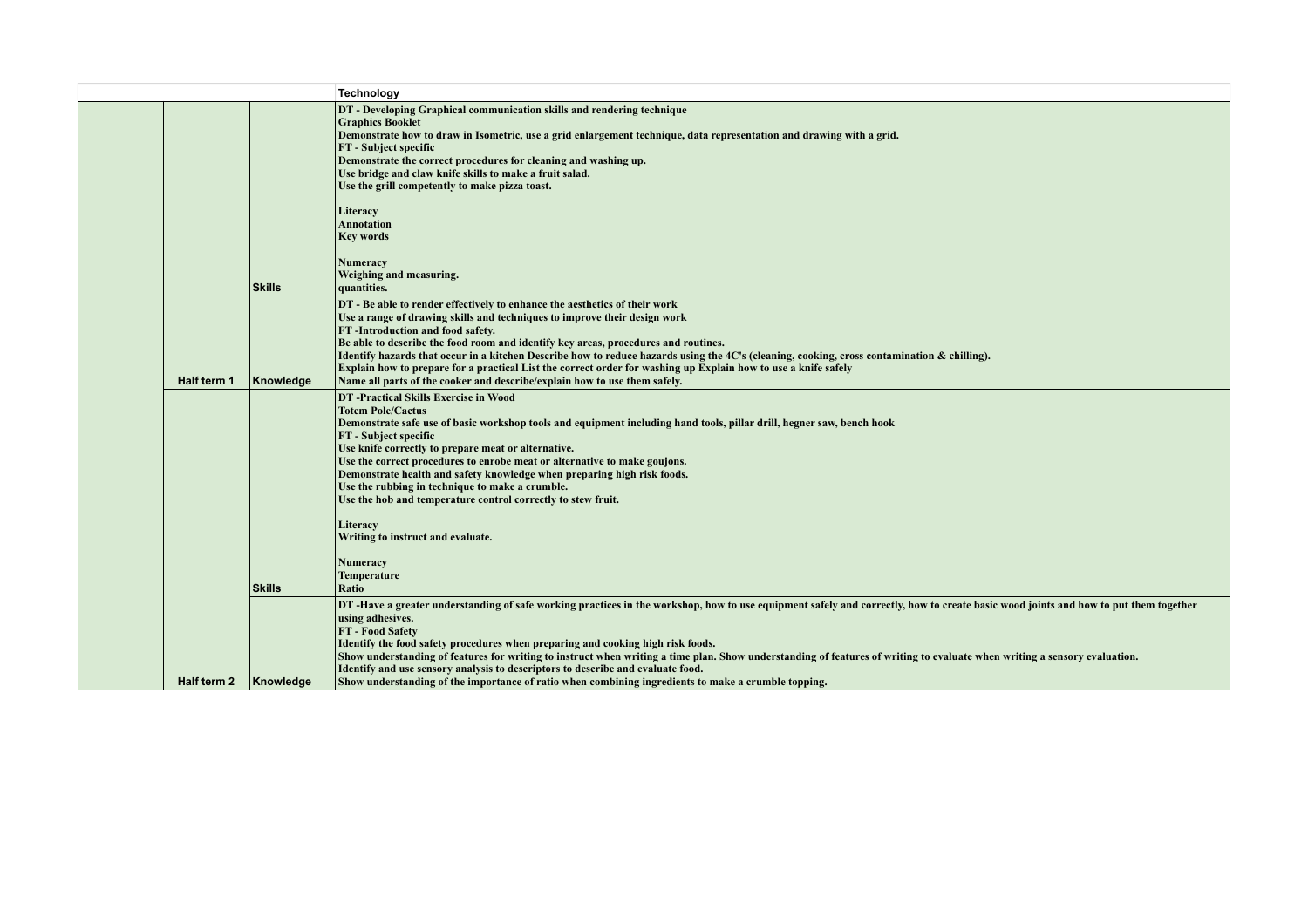|  |             |               | DT-Introduction to Plastics and CAD<br>Design and Make a Keyring<br>Be able to draw simple shapes in 2D Design, to colour code these shapes in order to cut out their keyring using the Laser cutter<br>To Manufacture a similar keyring by hand using a coping saw, hegner saw, drill and file.<br><b>FT</b> - Subject specific<br>Use knife correctly to finely chop vegetables for a stirfry.<br>Use filo pastry to assemble spring rolls.<br>Using the correct technique to form and knead a basic dough.<br>shaping, bind ingredients to make meatballs or alternative<br>Control heat correctly to make a reduction sauce.<br>Literacy<br><b>Keywords</b><br><b>Definitions</b><br>Numeracy<br><b>Weighing and measuring</b><br>Ratio |
|--|-------------|---------------|---------------------------------------------------------------------------------------------------------------------------------------------------------------------------------------------------------------------------------------------------------------------------------------------------------------------------------------------------------------------------------------------------------------------------------------------------------------------------------------------------------------------------------------------------------------------------------------------------------------------------------------------------------------------------------------------------------------------------------------------|
|  |             | <b>Skills</b> | <b>Temperature</b>                                                                                                                                                                                                                                                                                                                                                                                                                                                                                                                                                                                                                                                                                                                          |
|  | Half term 3 | Knowledge     | DT-To be able to design and manufacture a keyring using CAD/CAM, and to be able to compare and contrast the quality of work against a handmade keyring.<br>To have a better understanding of some of the properties related to Acrylic.<br>FT - Diet and health<br>Identify the 3 macronutrients.<br>Describe / explain the functions of all macronutrients.<br>Describe/explain the dietary sources for each macronutrient.<br>describe/explain the health problems associated with deficiencies and excesses of each macronutrient                                                                                                                                                                                                        |
|  |             | <b>Skills</b> | DT-Introduction to metals and dip coating<br>Door hanger<br>To cut, manipulate, bend, file a piece of annealed steel in order to create a simple coat hook for a door. To use the brazing hearth and to apply an appropriate finish by dip coating their<br>work in plastic<br>FT - Subject specific<br>Use an all in one method to make a basic cake batter. Operate various parts of the cooker with independence.<br>Use the rubbing in technique correctly to make a basic pastry.<br>Demonstrate understanding of health and safety when using the oven.                                                                                                                                                                               |
|  | Half term 4 | Knowledge     | DT-To have a better understanding of some of the properties of annealed steel, to be able to manipulate the material safely and correctly in order to create a product and how to coat the<br>metal in order to protect it.<br>FT - Diet and Health<br>Give a definition of diet.<br>Identify/explain how the Eatwell Guide can help us plan a healthy balanced diet.<br>Explore how well your diet meets the eatwell guidelines and make suggestions for improvement.<br>Be able to describe/explain the difference between free sugars and intrinsic sugars. Explain how to adapt to reduce sugar consumption.                                                                                                                            |
|  |             |               | DT-Introduction to electronics<br><b>Memory Game</b><br>To be able to solder components in correctly, in order to make the circuit work, to be able to manipulate a given design in CAD and transfer their own design onto it to house their circuit.<br><b>FT</b> - Subject specific<br>Plan, prepare and cook a risotto with seasonal ingredients.<br>Plan prepare and cook an enchilada with ingredients that have minimal food miles.<br>Literacy<br><b>Keywords</b><br>Paragraph structure.<br>Numeracy<br>Calculating.<br><b>Weighing measuring</b>                                                                                                                                                                                   |
|  |             | <b>Skills</b> | temperature                                                                                                                                                                                                                                                                                                                                                                                                                                                                                                                                                                                                                                                                                                                                 |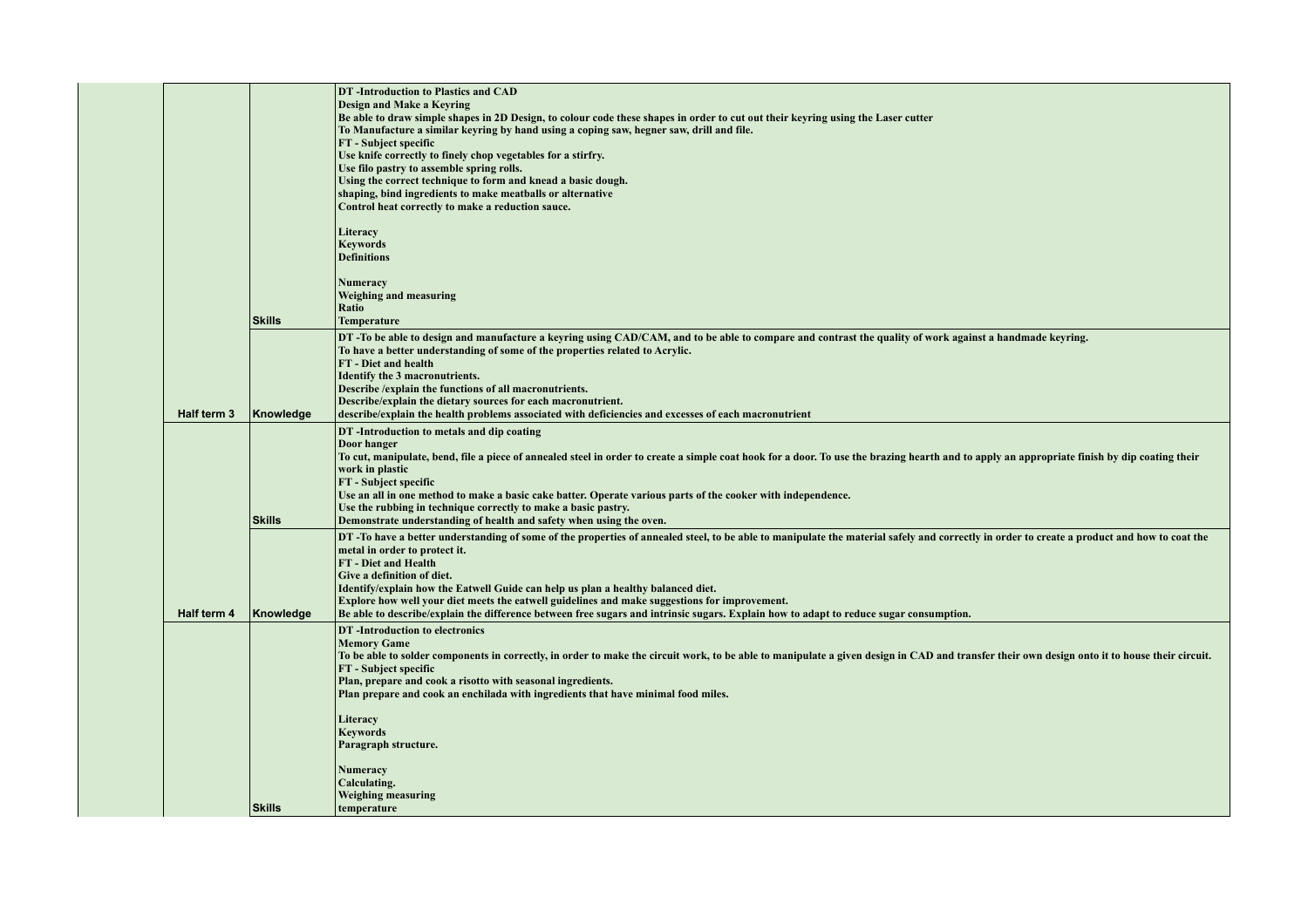|        |             |               | DT-To be able to name some electronic components including LED, Resistors, switch and battery snap, to be able to solder safely and accurately in order to complete a basic circuit, and to<br>understand what the components do.                                                                                           |
|--------|-------------|---------------|-----------------------------------------------------------------------------------------------------------------------------------------------------------------------------------------------------------------------------------------------------------------------------------------------------------------------------|
|        |             |               | How to add to a shared design, working with constraints and produce a CAD CAM housing for their circuit<br>FT - Food provenance.                                                                                                                                                                                            |
|        |             |               | Give a definition of food provenance.<br>Identify foods that are grown in the UK and abroad.                                                                                                                                                                                                                                |
|        |             |               | Describe the advantages and disadvantages of eating seasonally.<br>Explain how food miles impact on the environment.                                                                                                                                                                                                        |
|        | Half term 5 | Knowledge     | Calculate the food miles in a given dish and suggest how food miles could be reduced.                                                                                                                                                                                                                                       |
|        |             |               | DT-Introduction to linkages<br><b>Coat Hook Mechanism</b>                                                                                                                                                                                                                                                                   |
|        |             | <b>Skills</b> | Use a range of tools in order to make a working linkage including mitre blocks, Japanese pull saw, end grain sander and G Cramps safely and correctly.<br>TEXTILES - Health and Safety around the sewing machine, safe storage of materials and equipment, basic skills using the sewing machine and simple hand stitching. |
| Year 7 | Half term 6 | Knowledge     | DT-Understand the properties of manufactured boards such as MDF and birch ply. How mechanisms can transfer the direction of movement through linkages.<br>TEXTILES - how a sewing machine works, to thread the machine, how to thread a needle, knowledge of a range of fabrics and their properties                        |
|        |             |               | DT-Developing Graphical communication skills, drawing in perspective and rendering techniques<br><b>1 Point Perspective Drawing</b>                                                                                                                                                                                         |
|        |             |               | To draw accurately to a single vanishing point creating a scene in perspective.<br>Further their rendering skills in order to enhance their work.                                                                                                                                                                           |
|        |             |               | FT - Subject specific.<br>Demonstrate previously learnt knife skills and preparation of high risk foods to make a paella.                                                                                                                                                                                                   |
|        |             |               | Use all in one method to create a bechamel sauce.                                                                                                                                                                                                                                                                           |
|        |             |               | Demonstrate health and safety skills when preparing high risk foods.                                                                                                                                                                                                                                                        |
|        |             |               | Literacy<br><b>Definitions</b>                                                                                                                                                                                                                                                                                              |
|        |             |               | <b>Analysing text.</b>                                                                                                                                                                                                                                                                                                      |
|        |             |               | <b>Numeracy</b><br>Ratio                                                                                                                                                                                                                                                                                                    |
|        |             | <b>Skills</b> | <b>Weighing and measuring</b><br><b>Percentages</b>                                                                                                                                                                                                                                                                         |
|        |             |               | DT-Understand about drawing in perspective and how this can benefit the designer. How to draw a range of shapes accurately using a single vanishing point.                                                                                                                                                                  |
|        |             |               | FT - Diet and health. Food choice.<br>Students to identify previous learning about macronutrients and the eatwell guide.                                                                                                                                                                                                    |
|        |             |               | Explain what a healthy diet looks like and plan a healthy meal in line with the eatwell guide.<br>Define what energy balance is. Describe the difference between positive and negative energy balance.                                                                                                                      |
|        | Half term 1 | Knowledge     | Identify previous learning about the factors that influence food choice.<br>Identify key dietary requirements of different religions and discuss whether religions should play a part in dietary choices.                                                                                                                   |
|        |             |               | <b>DT</b> -Practical Skills Exercise in Wood                                                                                                                                                                                                                                                                                |
|        |             |               | <b>Totem Pole/Cactus</b><br>Demonstrate safe use of basic workshop tools and equipment including hand tools, pillar drill, hegner saw, bench hook                                                                                                                                                                           |
|        |             |               | <b>FT</b> - Subject specific<br>Make a basic pastry (revisited from year 7), roll and line a pie dish. Use presentation techniques to decorate a fruit pie.                                                                                                                                                                 |
|        |             |               | Make a basic flaky pastry using a grater.<br>Roll, shape and fill pastry to make a sausage roll.                                                                                                                                                                                                                            |
|        |             |               | Literacy                                                                                                                                                                                                                                                                                                                    |
|        |             |               | <b>Comparing and contrasting</b><br><b>Keywords</b>                                                                                                                                                                                                                                                                         |
|        |             |               | <b>Definitions.</b>                                                                                                                                                                                                                                                                                                         |
|        |             |               | <b>Numeracy</b><br><b>Weighing and measuring</b>                                                                                                                                                                                                                                                                            |
|        |             |               | Ratio                                                                                                                                                                                                                                                                                                                       |
|        |             | <b>Skills</b> | <b>Measurement</b>                                                                                                                                                                                                                                                                                                          |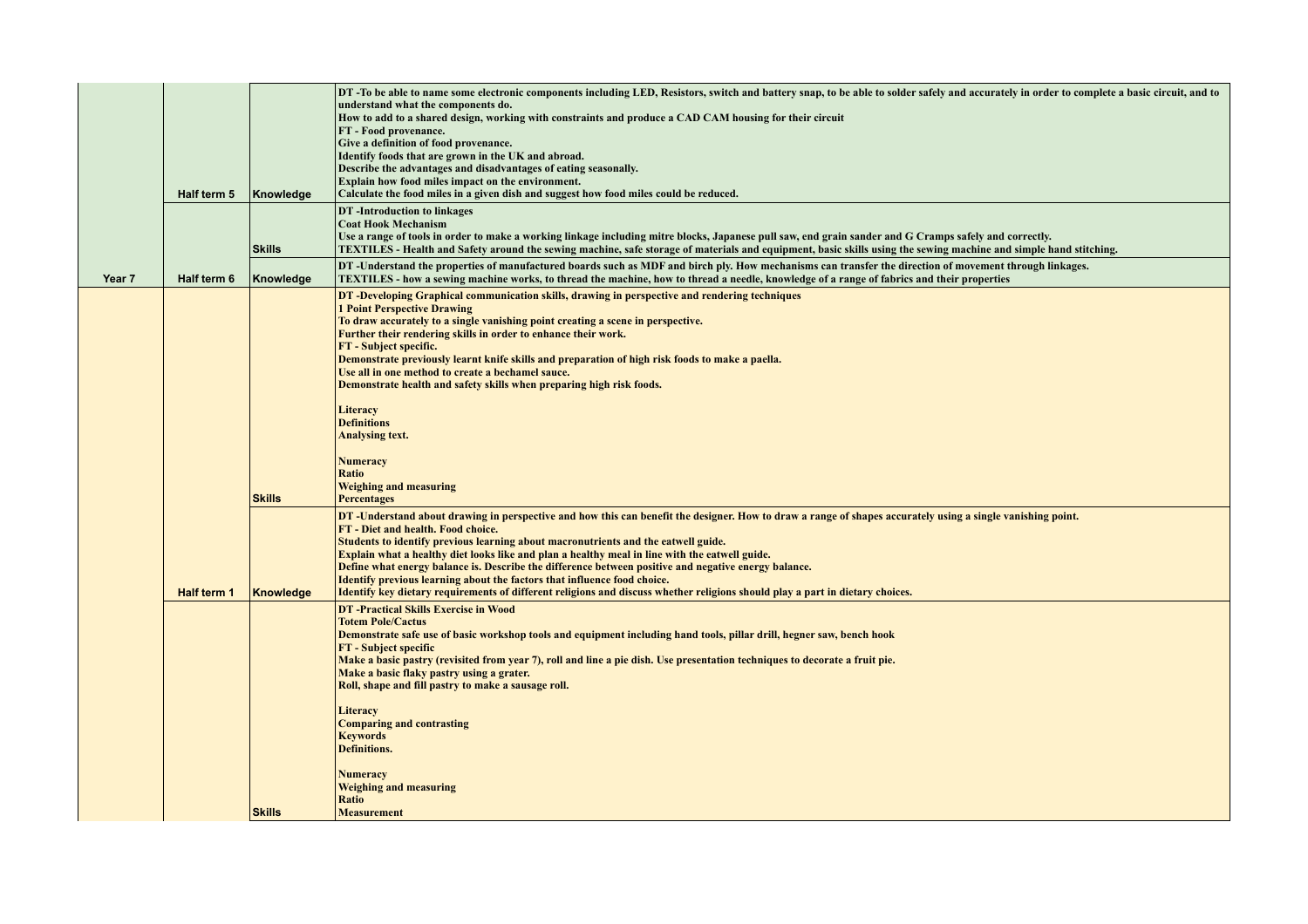|  | <b>Half term 2</b> | Knowledge     | DT -Have a greater understanding of safe working practices in the workshop, how to use equipment safely and correctly, how to create basic wood joints and how to put them together<br>using adhesives.<br><b>FT</b> - Diet and health.<br>Identify the differences between saturated and unsaturated fats.<br>Describe/explain the health risks associated with eating too much saturated fat.<br>List ways in which saturated fat can be reduced in the diet.<br><b>Explain how fat shortens flour.</b><br>Identify how different fats change the sensory qualities of pastry.                                                                                                                                                                                                                                    |
|--|--------------------|---------------|---------------------------------------------------------------------------------------------------------------------------------------------------------------------------------------------------------------------------------------------------------------------------------------------------------------------------------------------------------------------------------------------------------------------------------------------------------------------------------------------------------------------------------------------------------------------------------------------------------------------------------------------------------------------------------------------------------------------------------------------------------------------------------------------------------------------|
|  |                    |               | DT-CAD work, electronics and use of Manufactured boards<br><b>Personalised Door Hanger</b><br>To manipulate a manufactured board using CAD, graphic skills, hand tools, copper track in order to complete their project.<br><b>FT</b> - Subject specific<br>Use a variety of chemical raising agents to make a swiss roll and a Victoria sponge.<br>Use small electrical equipment safely to make baked products.<br>Use finishing techniques to decorate a fruit pie.<br>Literacy<br><b>Keywords</b>                                                                                                                                                                                                                                                                                                               |
|  |                    | <b>Skills</b> | <b>Numeracy</b><br><b>Weighing and measuring</b>                                                                                                                                                                                                                                                                                                                                                                                                                                                                                                                                                                                                                                                                                                                                                                    |
|  | Half term 3        | Knowledge     | DT-Further investigation into manufactured boards, manipulating them using a range of hand tools safely and correctly, and using copper track as well as developing their understanding<br>into simple electronic components to complete a 'hard wired' circuit to their work.<br>FT - Food science.<br>Describe/explain what a raising agent is and why we use them.<br>Identify the 3 different types of raising agents.<br>Explain how each type of raising agent works.<br>Identify different bakes products that use raising agents.                                                                                                                                                                                                                                                                           |
|  | <b>Half term 4</b> | <b>Skills</b> | DT-Working with different sections of Metal<br><b>Sports Trophy</b><br>Use of a range of hand tools including hack saw, junior hacksaw, file, vice, centre punch, pillar drill<br>Safely ignite gases to light the brazing torch, hearth and oxyacetylene<br>Further use of the dip coating process in order to protect and enhance the aesthetics of their artefact.<br><b>FT</b> -Subject specific.<br>Use kneading, shaping and decorative skills to make flavoured bread rolls.<br>Use chopping and binding skills to make artisan burgers and accompaniments.<br>Make a decorative fruit cheese cake<br>Literacy<br><b>Keywords</b><br><b>Definitions</b><br><b>Comparing and contrasting</b><br><b>Numeracy</b><br><b>Weighing and measuring</b><br><b>Calculating</b><br><b>Analysing numerical results.</b> |
|  |                    | Knowledge     | DT-To have a greater understanding into metal and the range of sections that are available.<br>How to safely drill into a range of metals, use the Oxy Acetylene in order to permanently fix different sections of metal together<br>FT - Food provenance. Diet and health.<br>Define what food provenance is.<br>Explain how bread is made from farm to fork.<br><b>Explain how beef burgers are made from farm to fork</b><br>Identify the advantages and disadvantages of manufactured and artisan foods.<br>Analyse the nutritional value of a homemade burger and make suggestions for how it could be made in a healthier way.                                                                                                                                                                                |